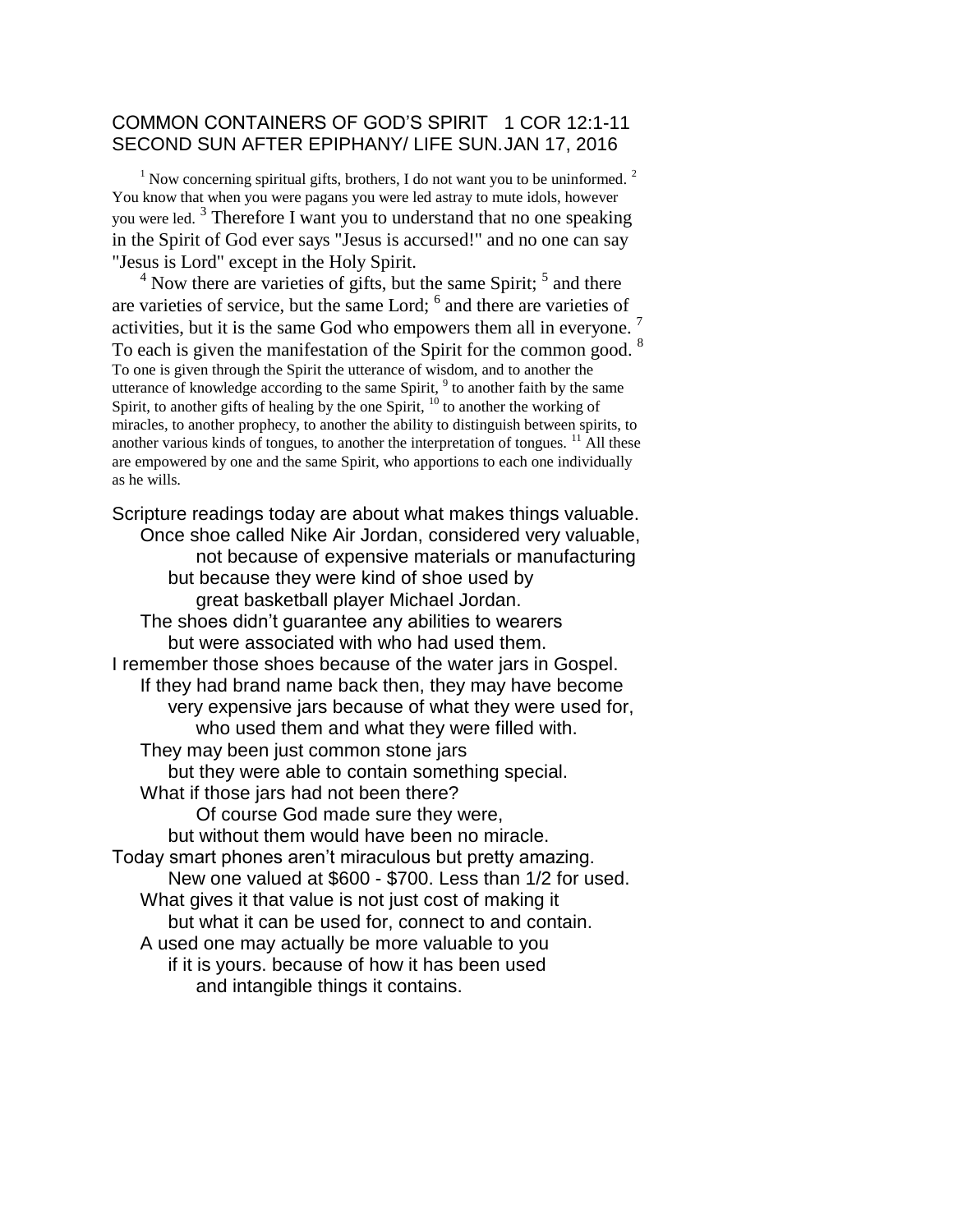What I am leading to is value of human life. which is devalued today by not just by terrorists and despotic military leaders but by those who consider themselves well meaning especially at the vulnerable beginning and end of life because of what it can't do at the time, but which has great value because of who uses it: God, and how he uses it to miraculously contain His Spirit.

## ALL NEED TO HAVE LIFE THROUGH THE HOLY SPIRIT ALL ARE MADE VALUABLE IN DIFFERENT WAYS ALL BELONG TO THE LORD WHO GIVES EVERYTHING

ALL NEED TO HAVE LIFE THROUGH THE HOLY SPIRIT

 $1$  Now concerning spiritual gifts, brothers, I do not want you to be uninformed.  $2$  You know that when you were pagans you were led astray to mute idols, however you were led.<sup>3</sup> Therefore I want you to understand that no one speaking in the Spirit of God ever says "Jesus is accursed!" and no one can say "Jesus is Lord" except in the Holy Spirit.

Paul says, "I do not want you to be uninformed." That is a polite way of saying, "Don't be dumb" like you used to be when you believed in dumb idols. O.T. prophets pointed out that idols were dumb in sense that they couldn't speak, or see or hear either. And they said those who worshiped them ended up just like them. They didn't know anything either. Paul suggests there are many ways to be led astray to one of the many different false gods. but there is only one way to be led to one true God The God who speaks - speaks truth by Holy Spirit which is the only way we are made able to speak truth about true God, that Jesus is Lord. His point is no one with faith in Jesus is lacking Holy Spirit. Faith in Jesus is essential for eternal life connected with God, which is what we are made for. This is big reason why it is so important to protect & preserve lives of infants from time God first gives life in conception. not just because of value of their physical life and what they could grow up to do but because they are designed to contain spiritual life.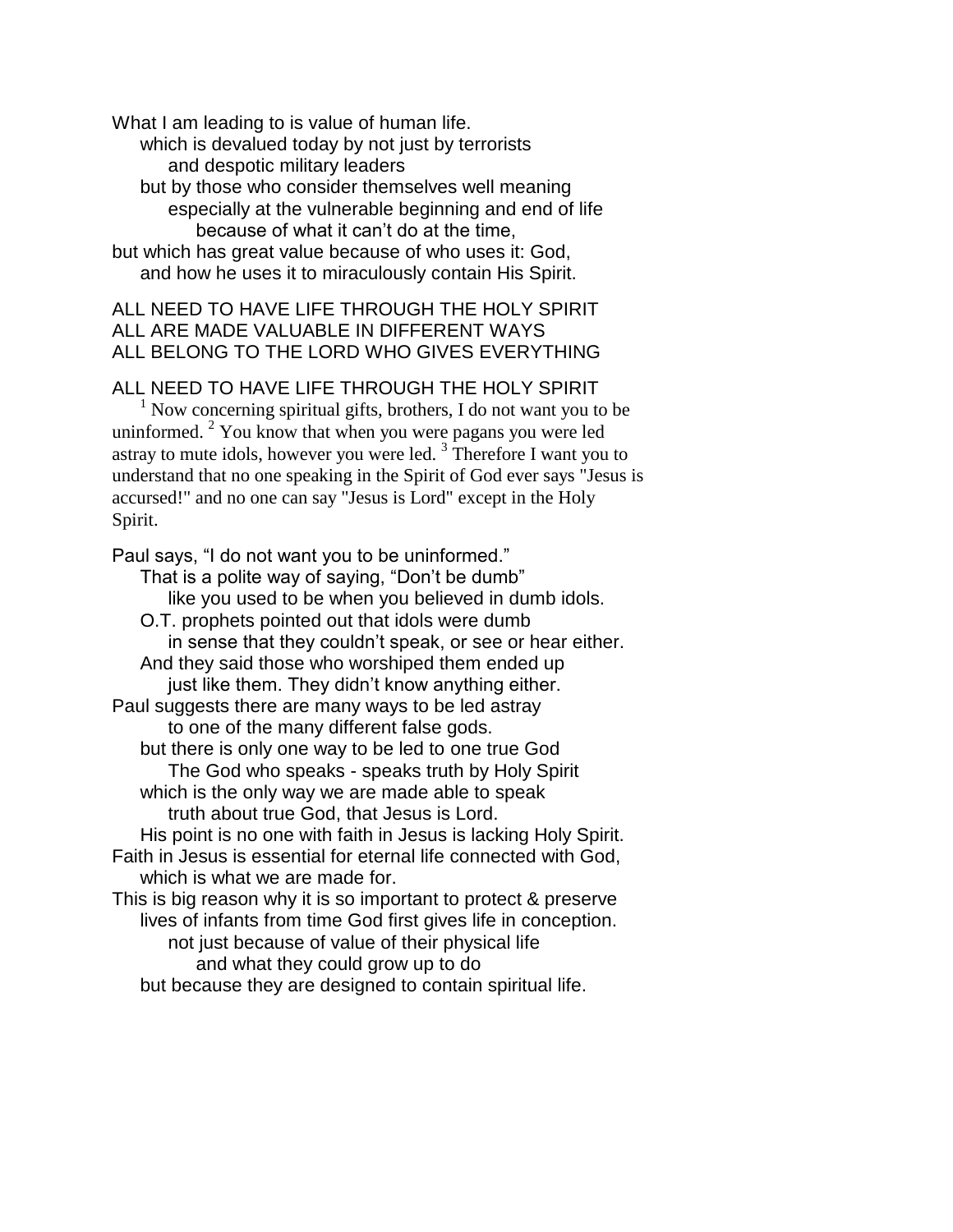No matter what their physical life is like,

eternal spiritual life is always miraculous and wonderful but they are robbed of this spiritual life if not allowed to be born and then born again by water and Spirit in Holy Baptism, which would be like someone smashing those water jars in Cana just because they were empty and so robbing everyone of Jesus' miracle. Paul in text focuses on what we all have in common. One thing we all have in common is that we are all

conceived and born sinful, needing to be saved, and the one way for this to happen is by the work of the Holy Spirit through the word and sacraments.

But then the Holy Spirit goes on to do more.

## ALL ARE MADE VALUABLE IN DIFFERENT WAYS

 $8<sup>8</sup>$  To one is given through the Spirit the utterance of wisdom, and to another the utterance of knowledge according to the same Spirit,  $9$  to another faith by the same Spirit, to another gifts of healing by the one Spirit,  $^{10}$  to another the working of miracles, to another prophecy, to another the ability to distinguish between spirits, to another various kinds of tongues, to another the interpretation of tongues. <sup>11</sup> All these are empowered by one and the same Spirit, who apportions to each one individually as he wills.

Before, Paul said, people were same in being idolaters although different in which form of idolatry. Now believers are the same in being gifted by the Spirit, although having different gifts. Some are given special spiritual wisdom and knowledge, which not just same as natural human understanding. Paul says those without such special knowledge are not less Christian and children of God because they can still have gift of faith which is knowing God as our loving Father. There is nothing greater than that. Which is also true of those who may not have normal abilities for human knowledge. Some have special spiritual abilities to help others, also purpose of normal human abilities God gives. Is it what we do that make us more special to God? Are those without certain abilities less valuable?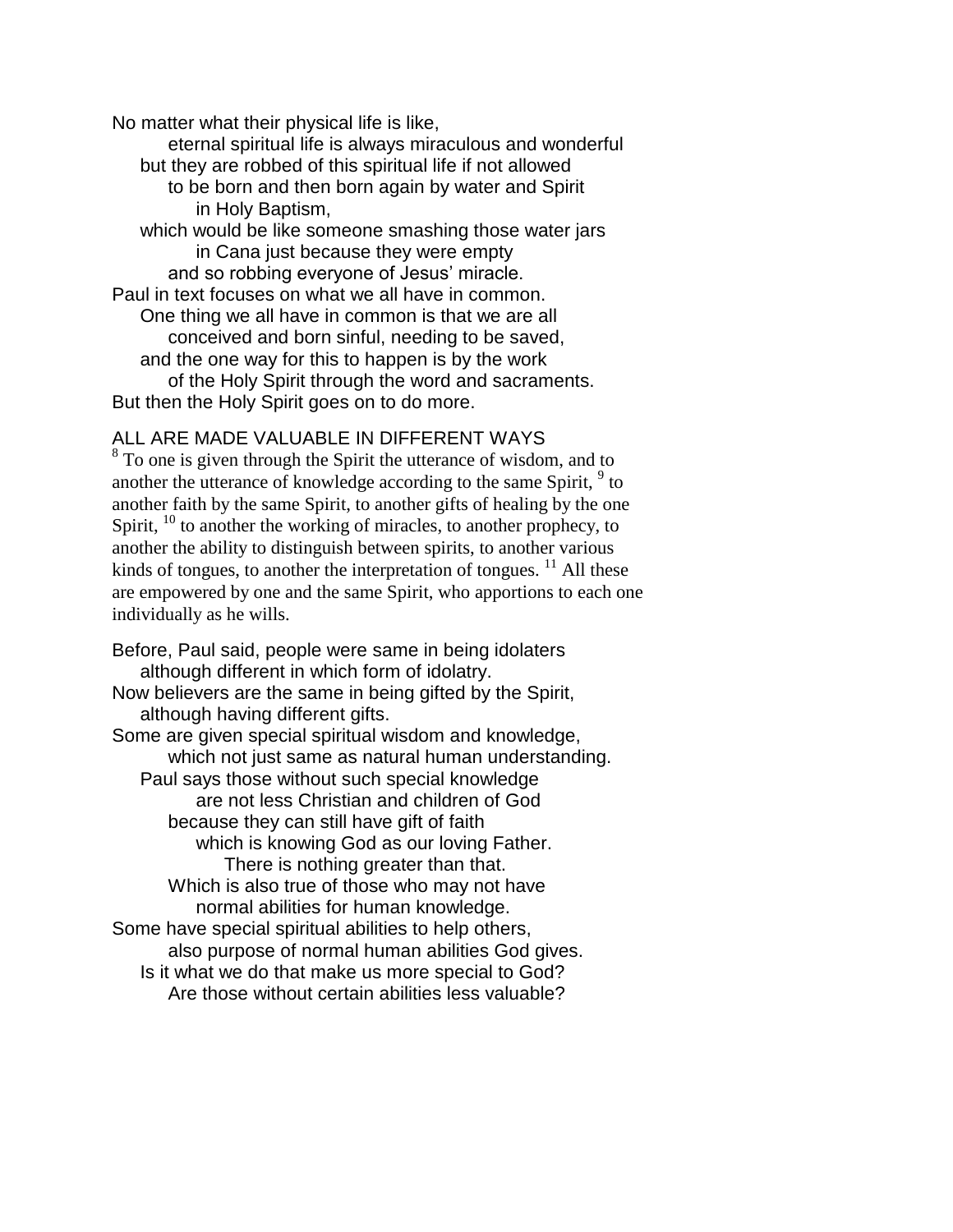There are also those who lack common natural abilities but who still have ability to touch people's lives

if just by their vulnerability, and make a difference in ways that no one else can.

Some have special spiritual abilities to communicate. But those without such abilities are not less spiritual.

Some people also have more natural speaking ability but that does not make those unable to speak well less human.

Instead, God is giving us a message through them that we need to pay attention to.

One message is that having a particular spiritual gift or not is not what makes you more or less of a Christian and having more or less natural abilities

does not make you more or less of a person.

Another point Paul makes is that God gives gifts as he chooses and he knows what he is doing.

## ALL BELONG TO THE LORD WHO GIVES EVERYTHING

 $4$  Now there are varieties of gifts, but the same Spirit;  $5$  and there are varieties of service, but the same Lord; <sup>6</sup> and there are varieties of activities, but it is the same God who empowers them all in everyone.<sup>7</sup> To each is given the manifestation of the Spirit for the common good.

Valuing and respecting all human life can be complicated and involve some difficult questions.

For example, new difficult questions are raised by surrogate childbirth, such as who's baby it is.

But just suppose, in desperation to have a child, you harvested eggs, which is expensive and painful, and paid the huge price of someone carrying them, but when the time came for delivery, you were told,

the pregnancy was too uncomfortable so I ended it. What would you think?

The question of ending human life, either before birth or at the other end of life by suicide,

is never an easy question, even for unbelievers, even though it is a question being raised more often,

because of pain and suffering people deal with,

sometimes physical suffering sometimes emotional,

but always temporary, which means it must be weighed against reality of eternal suffering, separation from God.